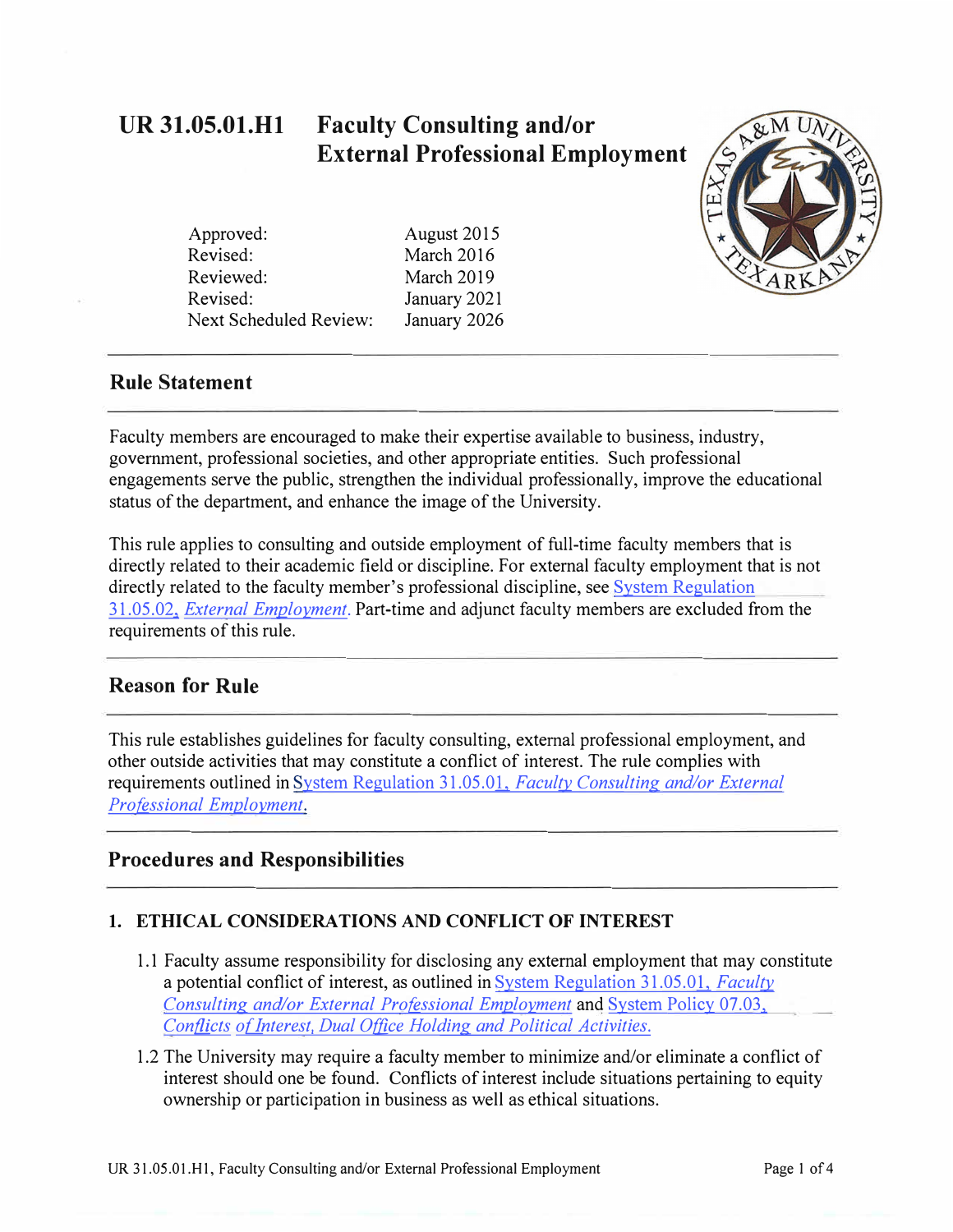1.3 Teaching at other institutions of higher education will be approved only under extraordinary or emergency circumstances.

#### **2. CONSULTING AND/OR EXTERNAL PROFESSIONAL EMPLOYMENT**

Consulting or external professional employment may be authorized provided that:

- 2.1 It does not interfere with the proper performance of the regular duties of the faculty member and does not create a conflict of interest or a conflict of commitment.
- 2.2 The faculty member is acting as an individual and not as an agent of the university.
- 2.3 The duration of any single consulting or external professional employment engagement must not exceed one year.
- 2.4 No materials, supplies or equipment belonging to the university are to be used for external consulting or professional employment activities except as permitted by System Policy 33.04, *Use of System Resources* and [System Regulation 33.04.01,](https://policies.tamus.edu/33-04-01.pdf) *Use of System [Resources for External Employment.](https://policies.tamus.edu/33-04-01.pdf)*

#### **3. REQUEST FOR APPROVAL OF CONSULTING AND/OR EXTERNAL PROFESSIONAL EMPLOYMENT**

- 3.1 Requests for approval of consulting and/or external professional employment must be submitted using the System Faculty Consulting and/or External Professional Employment [Application and Approval Form.](https://assets.system.tamus.edu/files/policy/pdf/ExternalEmploymentForm.pdf) It is the faculty member's responsibility to submit the request in a timely manner and to ensure it has been approved before consulting or leaving the workplace to consult.
- 3.2 Required signatures include those of the faculty employee, Department Head/Chair, Dean of the College, the Provost and Vice President for Academic Affairs, and the President/CEO.
- 3.3 If the faculty member proposes to engage in faculty consulting and/or external professional employment with a foreign entity, the export controls empowered official will review prior to submission to the President/CEO or designee. When the faculty member submits the proposed engagement to the export controls empowered official, a copy of the faculty member's application and supporting documentation will also be provided to the System Research and Security Office.
- 3.4 Approval of each faculty consulting and/or external professional employment engagement will be for no more than one year in duration; approvals expire at the end of August each year. An approval form must be submitted and approved on a yearly basis, even if the external employment received prior approval.
- 3.5 The request for approval applies only to that portion of a faculty member's time for which he/she is employed by the university, and is therefore not required for faculty members when not on the payroll, such as external summer employment for 9-month faculty members.
- 3.6 Faculty shall furnish, upon request, additional details regarding employment, including copies of any written agreements or contracts.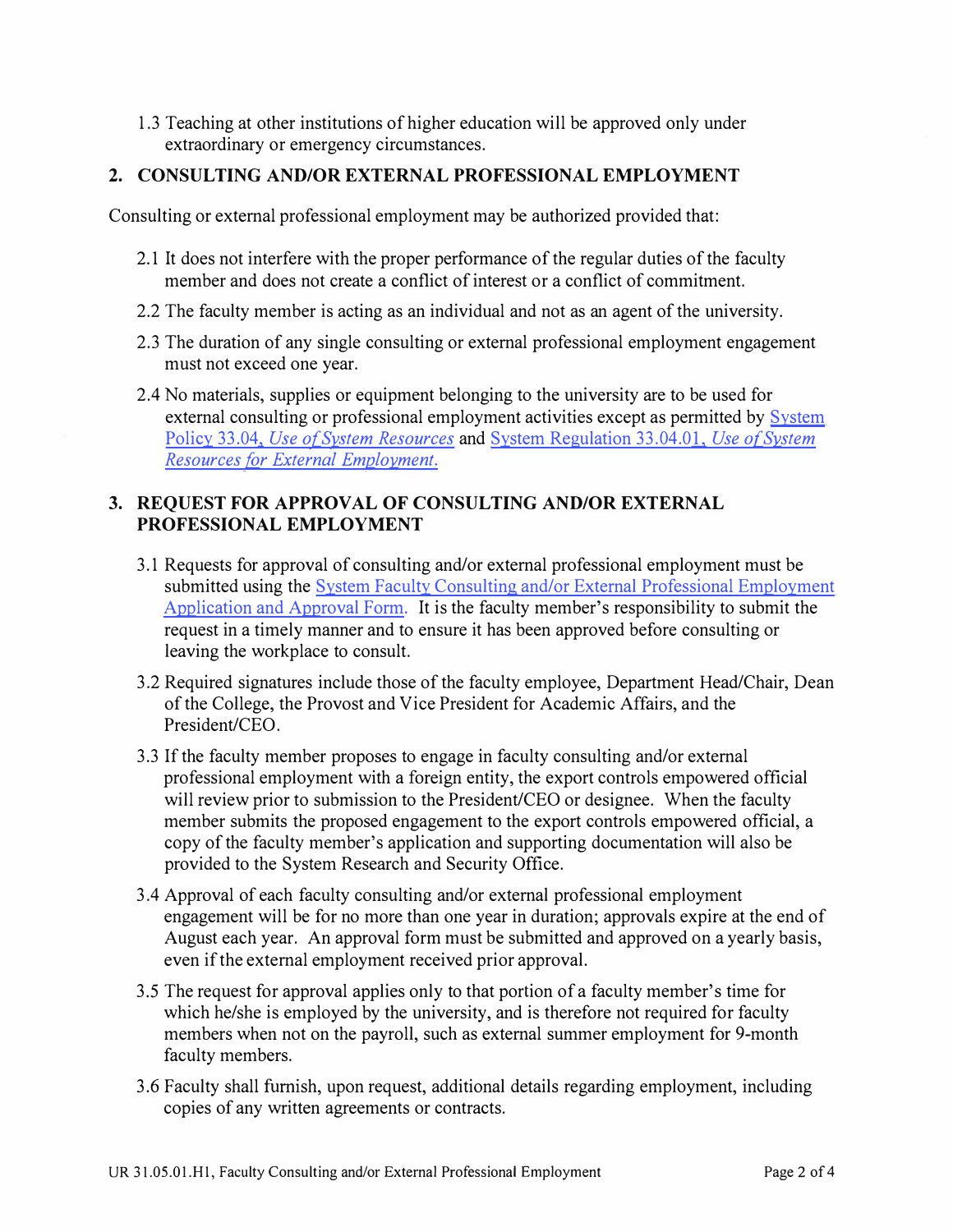- 3. 7 No release time is granted for external consulting or external professional employment activities unless prior approval is obtained.
- 3.8 For the purposes of this rule, the following activities are not considered as external professional employment: book reviews, journal articles, books, textbooks, textbook instructor's manuals, study guides and other textbook materials, edited volume royalties, occasional honoraria for professional lectures, presentations at conferences and other related meetings, awards, stipends for journal editorship, external program reviews at other universities/colleges, external peer reviews of faculty tenure and promotion, community service on boards and organizations that are not reimbursed, appointed positions in government agencies that are not reimbursed, occasional payments for review and assessment of proposals for awards or fellowships and stipends granted to scholar by non-governmental organizations (NGOs), governmental organizations, and community outreach. If in doubt, faculty are encouraged to gain approval before signing any contract. Such activities are subject to all applicable policies, regulations, and rules, including but not limited to System Policy 07.04, *[Benefits, Gifts and Honoraria](https://policies.tamus.edu/07-04.pdf).*

### **Definitions**

Faculty consulting and/or external professional employment - any work, advice or service related to a faculty's field of discipline for which a system faculty member receives compensation, services, goods, or any other item of value. The term includes, but is not limited to, any fee-for-service or equivalent relationship with a third party, employment by an individual, self-employment, or employment by an entity in which the faculty member is a principal owner. In addition, the provision of certain types of scholarly or research expertise to foreign entities without compensation constitutes "faculty consulting and/or external professional employment" for purposes of this regulation. These types include, but are not limited to, participation in scholarly or scientific research projects or publications required to be disclosed to any agency of the U.S. government, as well as communication of any information subject to export control, publication restriction or confidentiality agreement.

Release time – administratively approved time that a faculty member may spend away from the faculty member's normal work duties for the purpose of engaging in faculty consulting and/or external professional employment.

## **Related Statutes, Policies, or Requirements**

| Texas Government Code §572.051                                                           |             |
|------------------------------------------------------------------------------------------|-------------|
| System Policy 07.01, <i>Ethics</i>                                                       |             |
| System Policy 07.03, Conflicts of Interest, Dual Office Holding and Political Activities |             |
| System Policy 07.04, Benefits, Gifts and Honoraria                                       |             |
| System Policy 31.05, External Employment and Expert Witness                              |             |
| System Regulation 31.05.01, Faculty Consulting and/or External Professional Employment   |             |
| System Regulation 31.05.02, <i>External Employment</i>                                   |             |
| UR 31.05.01.H1, Faculty Consulting and/or External Professional Employment               | Page 3 of 4 |